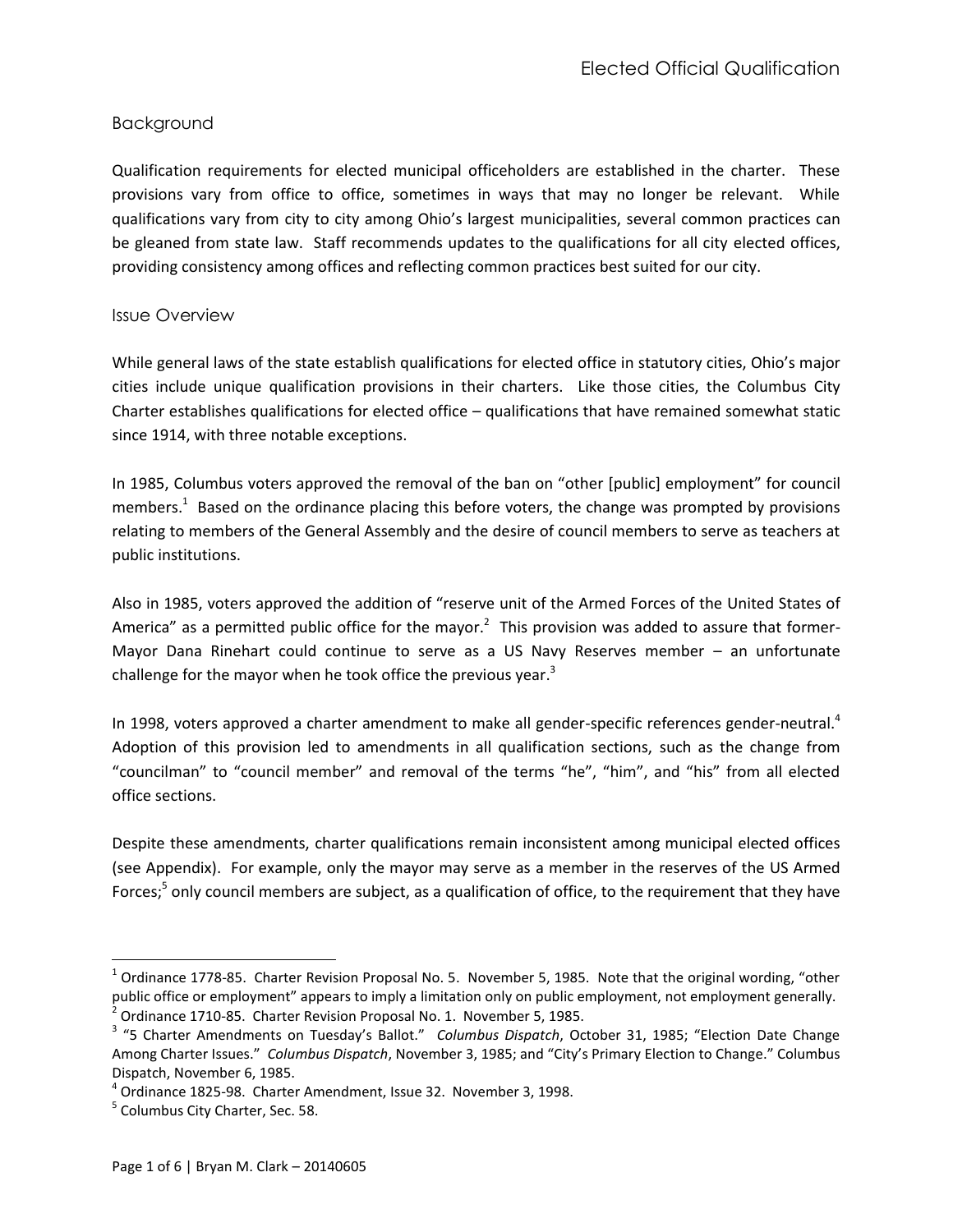no interest "...in the profits of emoluments of any contract, job, work or service for the municipality."<sup>6</sup>; and the city attorney and auditor have neither the authority or prohibition to hold other public office.<sup>7</sup>

General laws of the state provide inadequate guidance. For statutory cities, the qualifications for council largely mirror the Columbus City Charter; yet, state law lacks the same specificity as our charter regarding the mayor and establishes an appointed, rather than elected, city auditor and city law director. $^8$  References to elected auditors and city attorneys offer no additional guidance. $^9$ 

## Common Practices

We can breakdown the elements of qualifications for elected office into the following categories: residency, elector, other public office, other employment, interest in city contracts, forfeiture of office and special conditions. A review of large Ohio city charters, our charter and general laws of the state reveal a roadmap for common practices that could be applies, in a largely uniform fashion, to all city officeholders.

**Residency.** Most other Ohio cities, as well as general laws of the state, impose a minimum one (1) year residency requirement for elected officials. In this instance, the Ohio Revised Code provides a very compelling argument for this provision.

The purpose of establishing a one-year residency requirement in this section is to recognize that the state has a substantial and compelling interest in encouraging qualified candidacies for … a city by ensuring that a candidate for such office has every opportunity to become knowledgeable with and concerned about the problems and needs of the area the candidate seeks to represent. In enacting this requirement, the general assembly finds that the one-year period is reasonably related to this purpose, while leaving unimpaired a person's right to travel, to vote, and to be a candidate for public office. $^{10}$ 

**Elector.** All city charters incorporate the Ohio Constitution's requirement that elected officials be qualified electors. $^{11}$  This should remain a qualification in our charter as well.

**Other Public Office.** Ohio charters and general laws of the state relative to municipalities fail to give clear guidance on the issue of other public office.<sup>12</sup> However, the Ohio Constitution provides good guidance in this regard. It provides that no member of the general assembly may also hold other public

 $\overline{\phantom{a}}$ 

<sup>&</sup>lt;sup>6</sup> Columbus City Charter, Sec. 6.

 $<sup>7</sup>$  Columbus City Charter, Secs. 66 and 79.</sup>

 $^8$  ORC 705.09, .11, 12, and .78

 $9$  ORC 733.10 and .49. These sections also provide for an elected treasurer and a division of executive authority that does not reflect current practice in the City of Columbus.

<sup>&</sup>lt;sup>10</sup> See Ohio Revised Code 731.02

<sup>&</sup>lt;sup>11</sup> Ohio Constitution, Art. V §1 and Art. XV §4.

 $12$  ORC 102.04 and 2921.43 apply a blanket prohibition on accepting compensation for certain public employment, but does not apply to uncompensated public offices.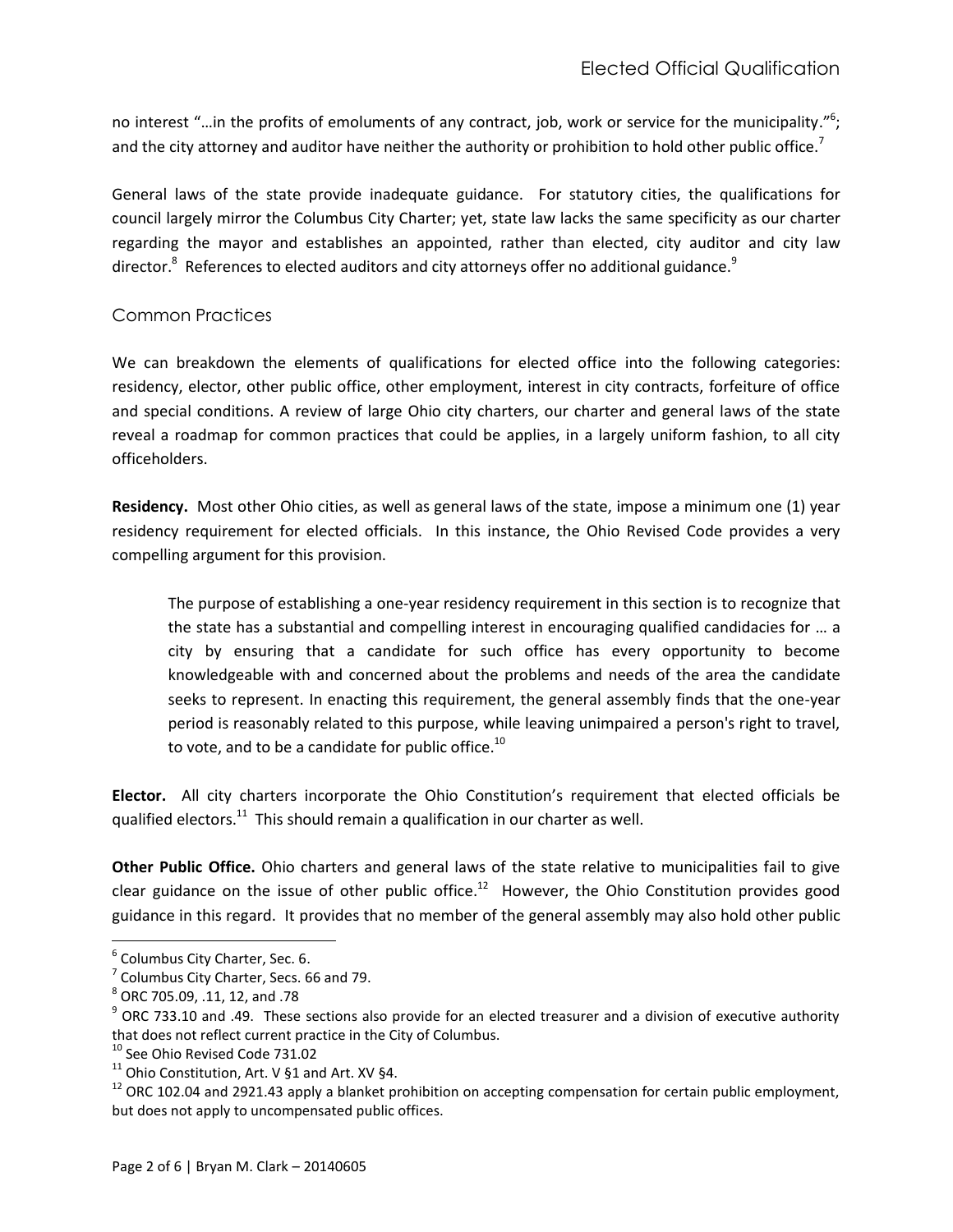office, except officer of a political party, notaries public, or officers of the militia or of the United States armed forces.<sup>13</sup> Such a provision could be applied uniformly for all elected officials in Columbus.

**Other Employment.** Ohio charters and general laws of the state relative to prohibitions on other employment fail to give unambiguous guidance on this issue. Further complicating the matter is that, of Ohio's large cities, only Columbus has an elected auditor and city attorney, and several cities have a city manager form of government, thus limiting potential comparisons. However, our charter's framers intended that the mayor receive no other public compensation to assure a clear focus on the needs of the city. At a minimum, the limitation on public employment by the mayor seems to be an appropriate provision for an administrative official.

**Interest in City Contracts.** While our charter provides a general section barring an officeholder from having a beneficial interest in contracts, it does not mirror the prohibition that council members may "…not be interested in the profits or emoluments of any contract, job, work or service for the municipality."<sup>14</sup> This provision is mirrored in general laws of the state for legislative authorities in statutory cities. As a safeguard for Columbus' citizens, it makes sense to clarify this provision – after all, who know what an emolument is?  $-$  and apply it to all elected officials of the city.<sup>15</sup> Of special note, the constitution also states that, "No member of the general assembly shall, during the term for which he was elected, or for one year thereafter, be appointed to any public office under this state, which office was created or the compensation of which was increased, during the term for which he was elected." Our charter does not include such a provision.

**Forfeiture of Office.** Our charter rightly requires an officer to forfeit office if the officer has an unlawful interest in a city contract. However, the council section goes farther, requiring forfeiture of office if a member has a beneficial interest in any contract, job, work or service for the City of Columbus. In addition to applying this standard to all municipal elected officials, citizen may be further protected by extending this penalty to the officials as well.

**Special Conditions.** Two special conditions apply to officeholders in Columbus. For council members, the fact that the council president may become acting mayor would not trigger the "other public office" limitation in the charter. For the city attorney, the charter requires that he or she must be an attorney admitted to practice in Ohio. Both provisions are common-sense additions that are unique to the offices in question.

#### Conclusion

 $\overline{a}$ 

Staff suggests that this Commission recommend harmonizing, with limited exceptions, the qualifications for office across all elected officials in the City of Columbus.

<sup>&</sup>lt;sup>13</sup> Ohio Constitution, Art. II, §04

<sup>&</sup>lt;sup>14</sup> Columbus City Charter, Sec. 6.

<sup>&</sup>lt;sup>15</sup> Alternatively, this prohibition could be added to amended Sec. 227, as part of the city's ethics charter amendment.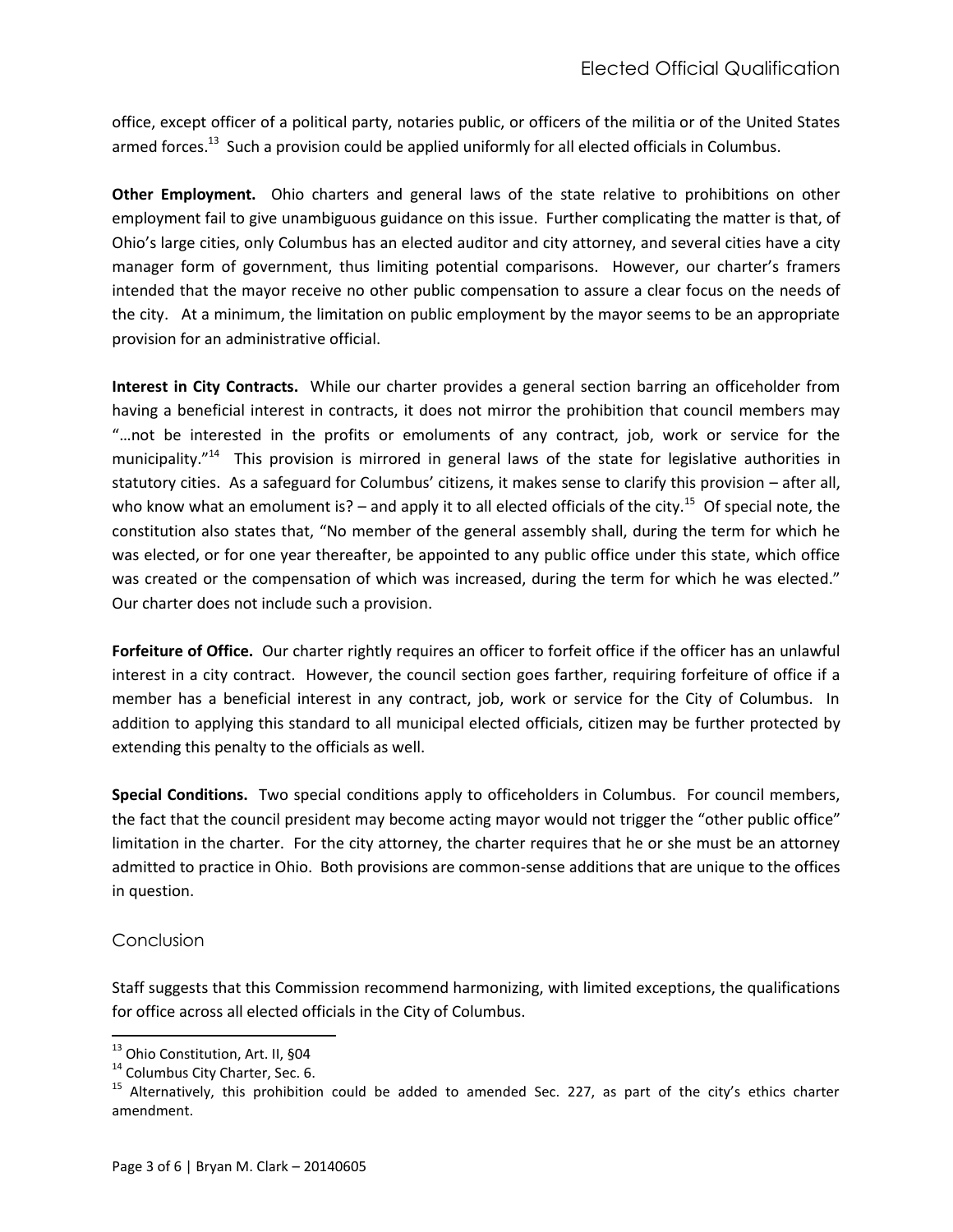Staff further recommends that the following be added to all qualifications:

- 1. Residency in the city for at least one year and continuing residency during office.
- 2. Service in the US Armed Forces as a permitted public office.
- 3. Prohibition on any interest in a contract, job, work or service for the municipality.
- 4. Forfeiture of office if the officials lacks any qualification.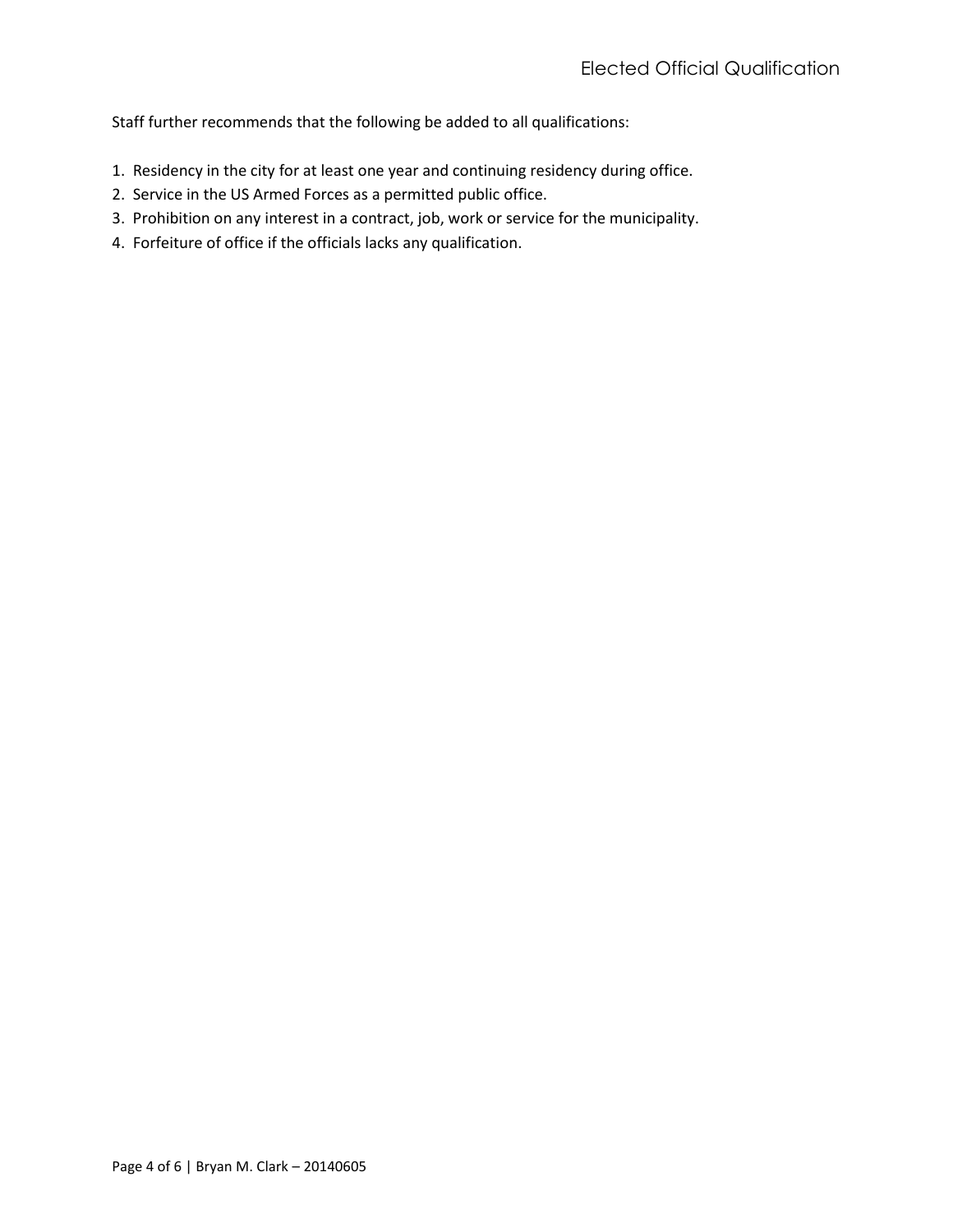| <b>CITY</b> | <b>MAYOR</b>                                                                                                                                                                                                                                                                                                                                                                 | <b>COUNCIL</b>                                                                                                                                                                                                                                                                                                                                                               | <b>AUDITOR</b>                       | <b>CITY ATTORNEY</b>               |
|-------------|------------------------------------------------------------------------------------------------------------------------------------------------------------------------------------------------------------------------------------------------------------------------------------------------------------------------------------------------------------------------------|------------------------------------------------------------------------------------------------------------------------------------------------------------------------------------------------------------------------------------------------------------------------------------------------------------------------------------------------------------------------------|--------------------------------------|------------------------------------|
| Cleveland   | §68. The Mayor shall be an elector of the<br>City and shall not hold any other public office<br>or employment                                                                                                                                                                                                                                                                | §26. Members of the Council shall be<br>residents of the City and have the<br>qualifications of electors therein.                                                                                                                                                                                                                                                            | See Department<br>of Finance         | Appointed,<br>Department of<br>Law |
| Cincinnati  | 100-1. The mayor shall be an elector of the<br>city and shall not hold any other public office<br>except that of notary public or member of<br>the state militia. The mayor shall not be<br>interested in any contract with the city and<br>shall not hold employment with the city.                                                                                         | 101-1. Each member of council shall be an<br>elector of the city and shall not hold any<br>other public office except that of notary<br>public or member of the state militia. A<br>member of council shall not be interested in<br>any contract with the city and shall not hold<br>employment with the city.                                                               | See Department<br>of Finance         | Appointed,<br>Department of<br>Law |
| Akron       | SECTION 52. The Mayor shall be an elector<br>of the city and have the qualifications of a<br>Councilman.                                                                                                                                                                                                                                                                     | SECTION 28. All Councilmen shall have<br>resided in the City of Akron for at least one<br>year next preceding their election, and each<br>ward Councilman shall have resided in his<br>ward for at least one year next preceding his<br>election.                                                                                                                            | Contracted<br>independent<br>auditor | Appointed,<br>Department of<br>Law |
| Dayton      | See "Council"                                                                                                                                                                                                                                                                                                                                                                | Sec. 6. Candidates for and members of the<br>Commission shall be residents of the city and<br>have the qualifications of electors therein.                                                                                                                                                                                                                                   | Contracted<br>independent<br>auditor | Appointed,<br>Department of<br>Law |
| Toledo      | Sec. 28. The Mayor and a member of<br>Council at-large shall have the qualifications<br>of an elector of the City and shall have<br>resided in the City of Toledo or in territory<br>subsequently annexed thereto or in the City<br>and annexed territory in any combination<br>continuously for at least one (1) year<br>immediately prior to taking the oath of<br>office. | Sec. 28. The Mayor and a member of<br>Council at-large shall have the qualifications<br>of an elector of the City and shall have<br>resided in the City of Toledo or in territory<br>subsequently annexed thereto or in the City<br>and annexed territory in any combination<br>continuously for at least one (1) year<br>immediately prior to taking the oath of<br>office. | Appointed by<br>Council              | Appointed,<br>Department of<br>Law |
| Youngstown  | Section 4. The Mayor shall be an elector and<br>resident of the City for the five years<br>immediately preceding the Mayor's election,<br>and not less than thirty years of age.                                                                                                                                                                                             | Section 5. A Councilperson shall be an<br>elector of the ward from which the<br>Councilperson is elected and of not less than<br>twenty-one years of age.                                                                                                                                                                                                                    | See Department<br>of Finance         | Appointed,<br>Department of<br>Law |